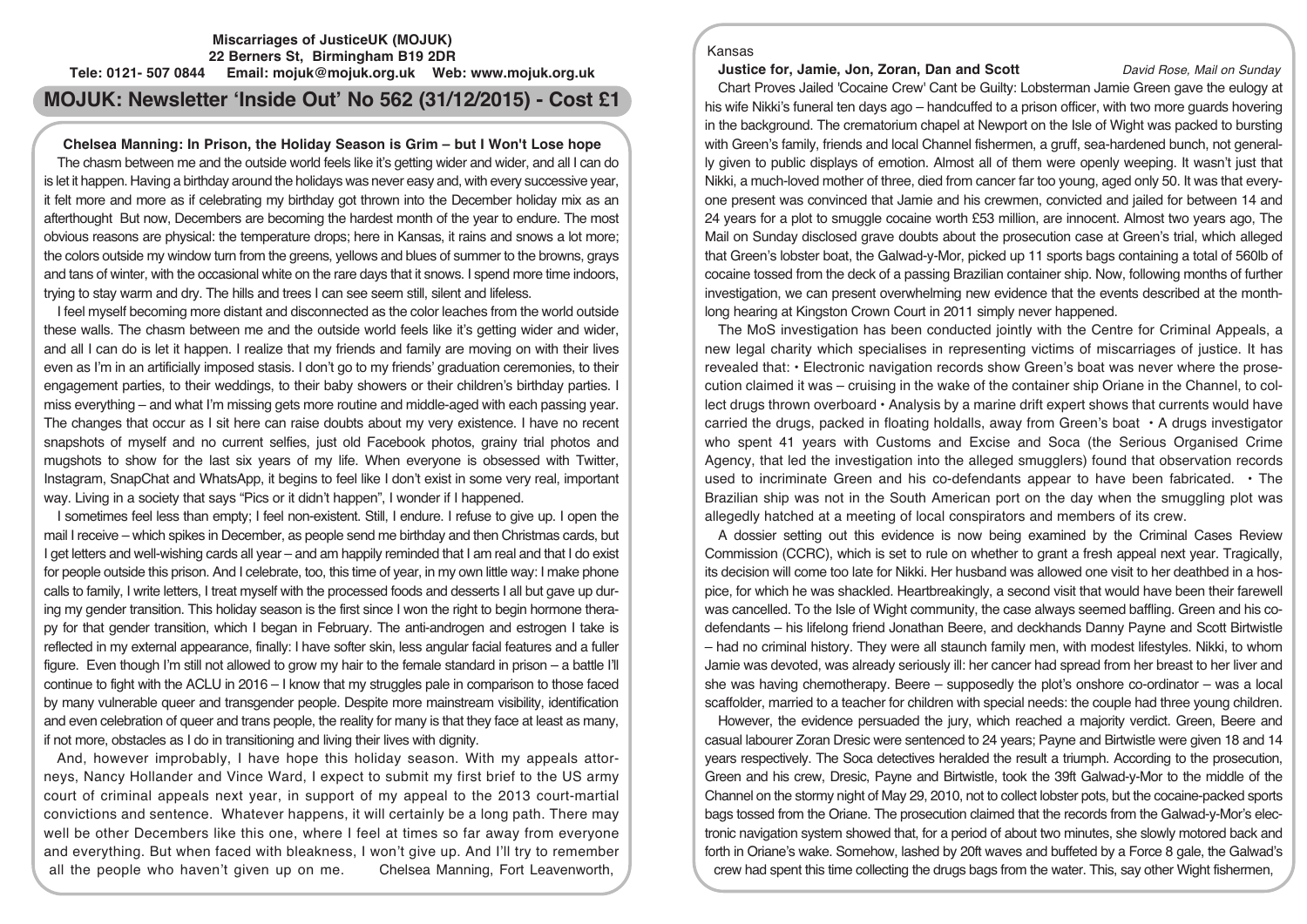would have been an extraordinary feat in the calmest of seas in broad daylight.

For most of the next day, the jury was told, Green and his crew went back to looking for crabs and lobsters. Then, many hours later, they headed towards the shallower waters of Freshwater Bay on the Isle of Wight. Two Hampshire policemen had been stationed by Soca at the top of the towering cliffs overlooking the Bay. They said they saw the bags being jettisoned back into the water – presumably being left for someone to retrieve. The officers reported this by radio, but then left their lookout post, leaving the bags unattended. The bags, tied together with rope and fixed to the sea bed with a pig-iron anchor, were found there next morning by another local fisherman. There was no evidence that drugs were ever on board the fishing boat. Soca's high-tech equipment could not detect a single cocaine molecule anywhere on the Galwad, although the bags leaked so that whole packets of cocaine were damp and salty by the time they were found.

The claim that the Galwad crossed the wake of the Oriane was critical. Determined to produce the most accurate chart of the two vessels' movements, this newspaper obtained all the raw data from the Oriane's AIS satellite tracking system from a specialist Dutch company. Recently, it has emerged that the prosecution expert had his own copy of this information before the trial – but it was not disclosed to the defence. With this data at hand, it was possible to see that a crucial 'mark' for the Oriane – a record of its position when it was almost at its closest to the Galwad-y-Mor – was, unaccountably, omitted from the chart the prosecution showed the jury.

Emily Bolton, Green's solicitor from the Centre for Criminal Appeals, engaged an expert to compare the AIS records with those of the Olex tracking system on the Galwad. The conclusions reached by the expert, Dr James Allen, technical director of Precision Marine Survey Ltd, are devastating. Rather than crossing the Oriane's wake, the closest the Galwad-y-Mor got to the wake was about 170ft. And at the brief instant the Galwad was in this position, the Oriane was more than a mile and a half away. Could the bags have drifted from the ship towards Green's boat? Not according to another team of experts, from the Plymouth Marine Laboratory. Their report says that on the night in question, at the relevant point in the Channel, anything thrown from the Oriane would have drifted east-north-east – away from the course plotted by the Galwad-y-Mor. The AIS data contains a further bombshell. According to the Crown, plotters based in Brazil met members of the Oriane crew and figured out how to get the drugs on board when the ship docked at the port of Navegantes. Infact, the data shows the Oriane was not there at all on the date in question.

And there is still further fresh evidence. After the trial, doubts began to emerge about the observations made by the two Hampshire policemen posted on the hill over the bay, and their assertion that they saw the Galwad crew throwing the drugs bags overboard. Their story had kept on changing, and an inquiry by the Independent Police Complaints Commission found it contained significant 'discrepancies'. The MoS approached drugs investigator Don Dewar to review all the evidence. Recently retired, Dewar won awards and commendations, during a long career in charge of some of the biggest drug cases in British history, first with Customs and Excise, then with Soca. He was in charge of the seizure of what, until last year, was the UK's record cocaine haul: a ton found sealed inside lead ingots in 1990. He also led the UK-end of the transatlantic operation that saw the arrest of the cannabis smuggler turned writer, Howard Marks.Dewar has analysed the case thoroughly. In a statement included in the CCRC dossier, he says that some crucial observation records were not set down in the usual, tightly controlled and monitored official Soca logs, but in a Marathon Products logbook that was not Soca

issue. Damningly, crucial observations were recorded out of sequence – suggesting they were tampered with or fabricated. For instance, according to the records, the Galwad docked at a jetty before she entered her home port at Yarmouth harbour – an obvious impossibility. Dewar's statement also points to crucial, unexplained gaps in the documents Soca provided to the defence – including 21 pages of the 'Surveillance Management Record', which should have contained a detailed account of the movements and observations of all officers deployed on the island that day.

Green and the others have already lost one appeal, in 2012. At that stage, none of the fresh evidence had come to light. But a member of the jury wrote to Green's trial defence lawyer, Julian Christopher QC. He said that Soca officers had discussed the case with a fellow juror at a health club, making allegations that were never aired in court, and urging the jury to convict. Another juror knew a former police community support officer who sat in the public gallery throughout the trial, and was thus privy to legal argument which took place when the jury was absent. Usually, evidence of this kind would persuade the Appeal Court to order a retrial, but in this case, it declined. That left the CCRC as the only recourse. Bolton submitted a preliminary dossier in October last year. In February the commission appointed a 'case review manager' to oversee its inquiries. Bolton filed further evidence in March and November. As Nikki Green's condition deteriorated, her husband, who is being held at Erlestoke prison in Wiltshire, was granted one brief visit, which he spent cuffed to an officer. When Nikki developed an infection, doctors warned she was unlikely to survive more than days. Jamie was told he would be taken to see her again on November 8. But as he was getting ready in his cell, the trip was suddenly cancelled.

Nikki died on November 30. Bolton said: 'Nikki died without her husband at her side because the CCRC has not been given enough funding to be able to identify miscarriages of justice promptly. 'We have presented enough evidence to convince the Court of Appeal to reverse these convictions, but the Commission does not have the resources it needs to process this evidence swiftly. Last Thursday's service wasn't just a funeral for Nikki, but for British justice.' Green's sister, Nicky, said the family felt 'betrayed', adding: 'Not only did the system make a terrible mistake in charging my brother with this crime, the process of correcting it has been drawn out for so long that Jamie has been robbed of his brave, courageous wife and his right to a family life.'

According to a CCRC spokesman, it currently receives nearly 1,500 applications a year, which creates a huge backlog. Normally, he said, a prisoner would have to wait six months before a Commission inquiry could even begin, and for Green, this had indeed been 'expedited'. But he added: 'Once it starts, it takes as long as it takes, and this is a complex case.' The best that Green and his co-defendants can hope for is that the CCRC will refer them back to the Court of Appeal next year. After that, it is likely to take many months before their case is reheard. The guilty verdicts that have ruined their lives and those of their families may be overturned some time in 2017. By then they will have spent seven years behind bars.

#### **ECtHR: Mironovas v Lithuania**

The case concerned the complaints of 7 Lithuanian nationals that the conditions of their detention in various correctional facilities had fallen short of standards compatible with article 3 of the Convention. In particular, it was submitted that they were held in overcrowded dormitory-type rooms. Some of the applicants further maintained that they were detained in conditions that violated basic hygiene requirements, and that they lacked access to appropriate sanitary facilities. The Court found that the compensatory remedies made available by the Lithuanian authorities had been insufficient. It held that there had been a violation of article 3 (prohibition of inhuman or degrading treatment)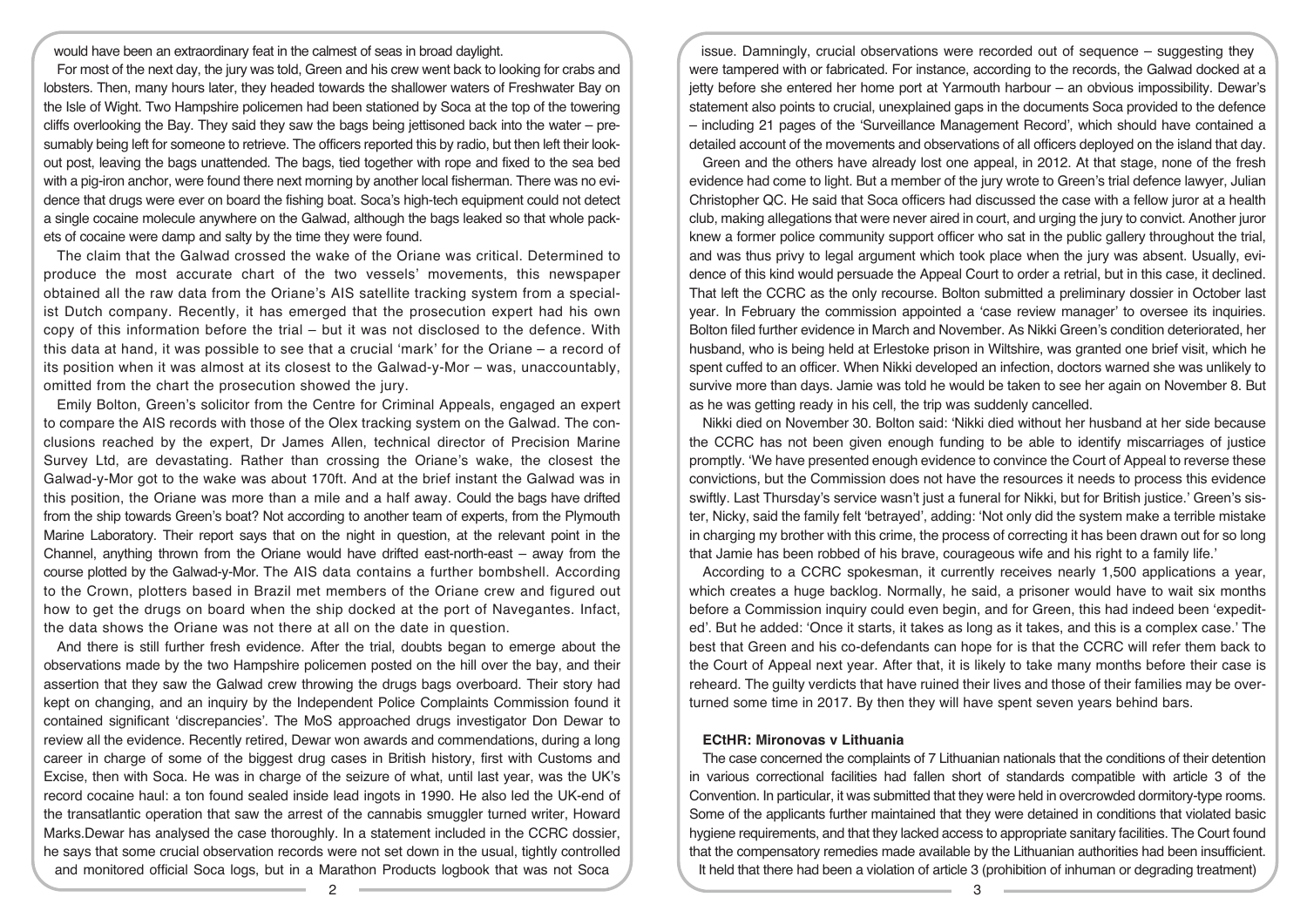## in respect of four of the applicants, and made awards of pecuniary compensation accordingly. **Wang Yam Gets Shafted by Supreme Court**

R (application of Wang Yam) (Appellant) v Central Criminal Court and Anor: Background to the Appeal: Wang Yam was charged with the murder of Allen Chappellow and associated offences in 2007. He denied the murder charge and alleged that he had been given the deceased's cheques, credit cards and banking information by various gangsters. The Crown applied for an order that part of the trial relating to evidence which Wang Yam wished to submit in his defence take place in camera (i.e. in a closed court) in the interests of national security and to protect the identity of a witness or other person. This order was granted in January 2008 by Ouseley J. At trial, because of the Wang Yam's difficulty in keeping distinct the sensitive and non-sensitive aspects of his evidence, the entire defence case was heard in camera in the presence of Wang Yam and his representatives. In January 2009 Wang Yam was convicted of murder and burglary and sentenced to life imprisonment.

In April 2011 Wang Yam lodged an application with the European Court of Human Rights (ECtHR) against the UK, complaining that his trial and conviction were unfair and therefore violated article 6.1 of the European Convention on Human Rights (ECHR). The UK submitted that the application should be declared manifestly ill-founded and inadmissible, or alternatively dismissed on the merits. Wang Yam argued that he should be permitted to refer to the in camera material in his response to the UK's observations before the ECtHR. In February 2014 Ouseley J ruled that Wang Yam should not be able to disclose the in camera material to the ECtHR. Wang Yam applied for and was granted judicial review of that decision, but the application was dismissed on its merits. The Divisional Court allowed a 'leapfrog' appeal direct to the Supreme Court on the following questions: "Is there a power… to prevent an individual from placing material before the European Court of Human Rights? If so, can the power be exercised where the domestic court is satisfied that it is not in the interests of state for the material to be made public even to the Strasbourg court?"

Reasons for the Judgment: In a purely domestic context the English courts have a discretion to refuse to permit disclosure of material deployed in camera. The issue before the Supreme Court is whether this power ceases to be exercisable once an applicant to the ECtHR decides that he wishes to disclose the material to that court in the context of a complaint that the in camera proceedings made his trial unfair [1-2]. Wang Yam's case depends on the proposition that the courts below have discretion to prevent the disclosure of in camera material to the ECtHR [20]. This proposition depends in turn on the submission that such discretion would involve the UK in a breach of the international obligations under article 34 ECHR, which provides that: "The Court may receive applications from any person… claiming to be the victim of a violation by one of the High Contracting Parties of the rights set forth in the Convention or the Protocols thereto. The High Contracting Parties undertake not to hinder in any way the effective exercise of this right".

Refusal to permit disclosure to the ECtHR does not constitute a breach of international law [22, 24-34]. The English courts have repeatedly found that it was both necessary and fair to hold part of the trial in camera. The in camera material formed part of Wang Yam's own defence and has been seen by both him and his legal representatives. The suggestion that its publication would have advanced this defence has been rejected as implausible. If any court is to reach the conclusion that the UK is in breach of article 34 it must be the ECtHR and not the English courts [25].

On Wang Yam's case he would be the sole judge of what is necessary at this stage for the effective presentation of his case to the ECtHR. Wang Yam relied on article 34, rather than article 38 ECHR, which provides that: "The Court shall examine the case together with the

representatives of the parties and, if need be, undertake an investigation, for the effective conduct of which the High Contracting Parties concerned shall furnish all necessary facilities".

The ECtHR is able to decide under article 38 whether any further material should be requested from the UK to enable it to consider Wang Yam's case [27]. The case law of the ECtHR indicates that it will not act as a fourth-instance appeal court re-determining issues of national security, but rather it will review the domestic adjudication on the issues involved and, if satisfied of its fairness and thoroughness, may accept the outcome without insisting on automatic disclosure to itself of secret material [28-33]. This reason alone is sufficient to dismiss the appeal [34].

Even if refusal to permit disclosure to the ECtHR breached an international obligation, English courts would not be obliged automatically to give effect to such obligation. The UK takes a dualist approach to international law. The starting point when considering a general discretionary common law power is that domestic and international law considerations are separate. The decision-maker may take international law obligations into account but is not bound to do so [35]. In R (Hurst) v London Northern District Coroner [2007] 2 AC 189 even the minority who suggested that a domestic decision-maker should at least give consideration to international rights which can properly be regarded as fundamental went no further. In any event, given that an appeal lies to the ECtHR under article 38 ECHR, any obligation on the UK at this stage under article 34 could not be regarded as fundamental [36]. In this context, Ouseley J took an orthodox approach to his general discretion and therefore the appeal must also fail on the second ground [37-38].

## **Judges Duties on Hearing Appeals**

Emphasised: That, fundamentally, each of the grounds of appeal is, properly, to be viewed and evaluated through the prism of each party's inalienable right to a fair hearing. Bearing in mind the context of this appeal, it is appropriate to formulate some general rules, or principles. It is important to emphasise that these are general in nature, given the unavoidable contextual and fact sensitive nature of every case. (i) Independent judicial research is inappropriate. It is not for the judge to assemble evidence. Rather, it is the duty of the judge to decide each case on the basis of the evidence presented by the parties, duly infused, where appropriate, by the doctrine of judicial notice. (ii) If a judge is cognisant of certain evidence which does not form part of either party's case, for example as a result of having adjudicated in another case or cases, or having been alerted to something in the news media, the judge must proactively bring this evidence to the attention of the parties at the earliest possible stage, unless satisfied that it has no conceivable bearing on any of the issues to be decided. If the matter is borderline, disclosure should be made. This duty may extend beyond the date of hearing, in certain contexts. (iii) The assiduous judge who has invested time and effort in reading all of the documentary materials in advance of the hearing is entitled to form provisional views. Provided that such views are provisional only and the judge conscientiously maintains an open mind, no unfairness arises. (iv) Footnotes to decisions of the Secretary of State are an integral part of the decision and, hence, may legitimately be considered and accessed by Tribunals. (v) If a judge has concerns or reservations about the evidence adduced by either party which have not been ventilated by the parties or their representatives, these may require to be ventilated in fulfilment of the " audi alteram partem" duty, namely the obligation to ensure that each party has a reasonable opportunity to put its case fully. This duty may extend beyond the date of hearing, in certain contexts. In this respect, the decision in Secretary for the Home Department v Maheshwaran [2002] EWCA Civ 173, at [3] - [5] especially, on which the Secretary of State relied in argument, does not purport to be either prescriptive or exhaustive of the requirements of a procedurally fair hearing. Furthermore, it contains no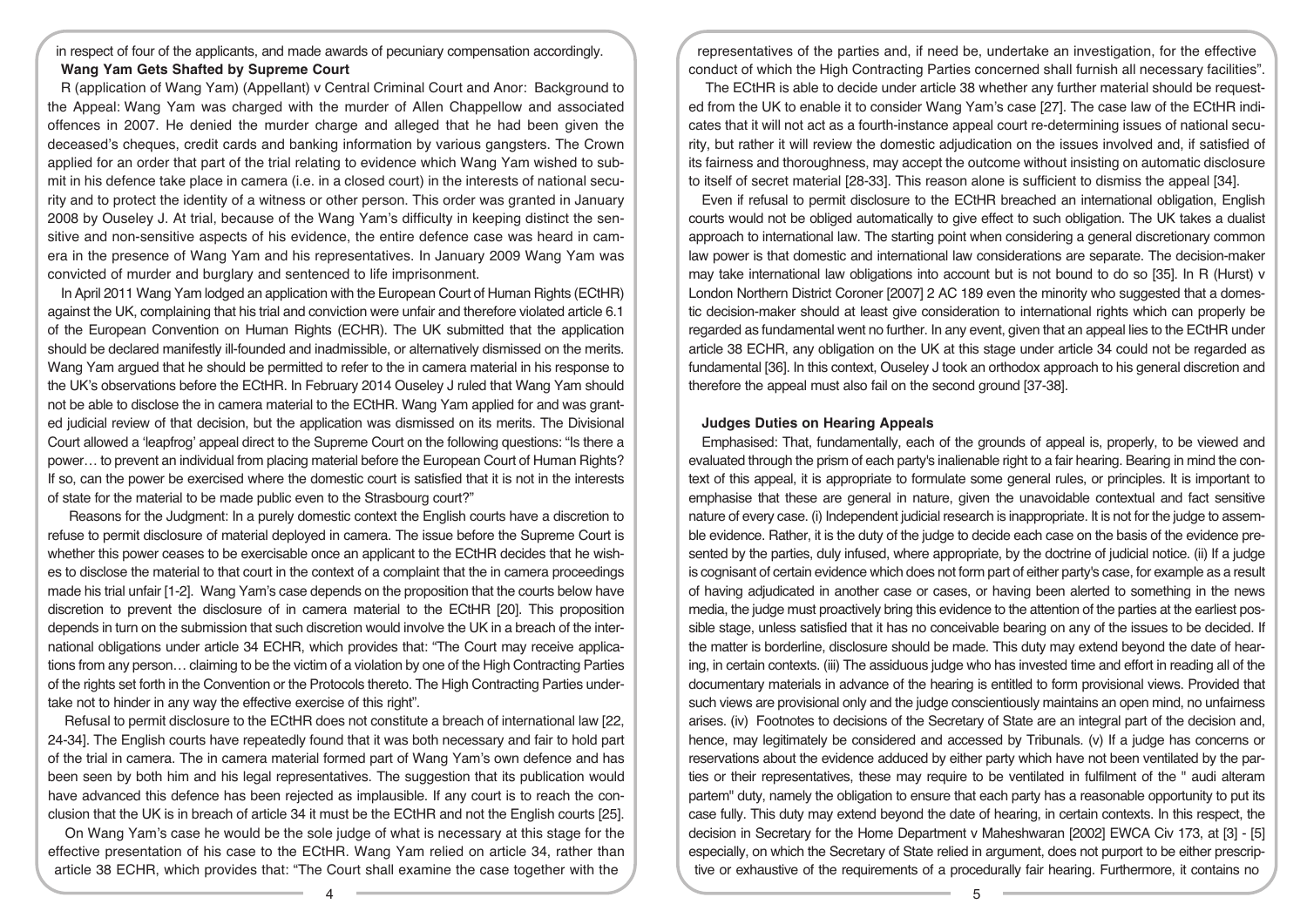## acknowledgement of the public law dimension and the absence of any lis inter-partes. **Unlawfully Detained for a Period of 13 Months**

West, R (On the Application Of) v SSHD [2015] EWHC 3627 (Admin) (15 December 2015)1. The Claimant says that he isPaul West(orPaul Ricky West) and that he was born on 28 May 1979 in Ghana to a Ghanaian father and a Jamaican mother. He says he was taken to Jamaica at the age of 3 months and raised there by his mother, and later his aunt. He says that he arrived in the UK at the age of 16 in 1995 on a visit visa to join his mother who was resident here. He says that he stayed, working in various jobs, until his arrest for drugs offences on 24 November 2005. He was sentenced to a term of imprisonment and recommended for deportation.2. There is no particular reason to doubt this account, save for some inconsistencies in its telling, but there is also no supporting evidence at all prior to his arrest in 2005. That total lack of any documents is at the heart of the difficulties which faced the Defendant in trying to deport him to Jamaica or to Ghana. The question in these proceedings is whether she took too long in those attempts, while the Claimant remained in immigration detention.3. That detention lasted from 27 August 2007, when the custodial term of his prison sentence expired, until 14 January 2010, when he was released on immigration bail. That is a period of over 2 years 4 months, substantially longer than the period of imprisonment he actually served for his offences.4. Permission was granted to apply for judicial review at an oral hearing on 4 February 2011. The substantive hearing has been postponed on two occasions to await decisions of the Court of Appeal in other cases. The latest of these was R (Francis) v SSHD [2015] 1 WLR 567 in relation to the effect of the "mandatory" detention provisions in paragraph 2(1) of Schedule 3 to the Immigration Act 1971. It is now established and accepted (subject to the result of an appeal to the Supreme Court in a similar case) that the Hardial Singh principles apply to such detention as they do to detention under paragraph 2(2) of Schedule 3.5. Directions were given in this case which allowed both sides to call witnesses of fact, and to cross-examine them, but it was agreed that none would be called and I have been invited to decide the issues on the witness statements and documents. Accordingly I am unable to express any view about the Claimant's credibility, or whether he is who he says he is. In any event, that is not the decision I am called upon to make.

Analysis: In my judgment there was no unlawful delay at the start of the Claimant's detention. Of course things might have moved a little faster if the Defendant had been aware of the Claimant's successful appeal against his sentence, but the delay of about three weeks before the Defendant became aware is not enough to turn an administrative failing into illegality. Thereafter things progressed reasonably well, albeit with a hiccup because the JHC appears to have lost the initial ETD application. In my judgment it was reasonable for the Defendant to wait initially before making more detailed enquiries into the Claimant's background. By April 2008 it was apparent that some evidence of identity would be required before an ETD could be granted, but there was still a reasonable expectation that the Jamaican authorities would carry out the investigations which were needed in Jamaica, and indeed they would be best placed to do so. By 11 June 2008 the difficulties appeared to have grown, and many months had passed without result. The note saying that no timescale for return could be given unless supporting evidence was obtained should, in my judgment, have prompted the Defendant to follow up the various leads obtained in interview and correspondence, and to seek to obtain such evidence. I do not think it was reasonable for the Defendant merely to sit back and wait for the Jamaican authorities, especially in the light of the comments from the Immigration Judge on 4 July 2008.

When the enquiries were finally started by the Defendant, on 10 February 2009, they took until 11 June 2009 to be proved fruitless. That is a period of four months. If those enquiries had been started in July 2008, after the bail application, they should have reached the same stage by mid-November 2008. If this had happened, as I find that it should if the Defendant had acted with due

diligence and expedition, the position would have come up for consideration at the monthly detention review started on 20 November 2008. It was at this review that the CCD Director commented that they were at an impasse. That word would have been even more apt if all the enquiries had by then been completed with nil response. At that stage it would have been unreasonable to continue detention. Release under a strict Contact Management regime, as suggested the previous month by the Deputy Director, would have been appropriate. That decision should have been taken in principle by 27 November 2008, when the Director wrote his comments. It would no doubt have taken a short time to set up that regime, which would have included finding a suitable address for the Claimant where he could stay as a condition of his bail, and from which he could report on a regular basis. His release would have taken place in the early part of December 2008. By that time he had already been in immigration detention for over 15 months. Instead of this, the Claimant was not released until 14 January 2010, some 13 months later. I find that this was a period of unlawful detention under the Hardial Singh principles, not because all hope of deportation was gone, but because the prospect was only uncertain and in the distant future. Had the Defendant acted with reasonable diligence and expedition, and made her own enquiries earlier, she would have realised that deportation could not be effected within a reasonable period, and also realised that further detention was not reasonable in all the circumstances. I have not overlooked the period in late 2009 and early 2010 when an approach was made to the Ghanaian authorities, and thereafter further enquiries carried out. In all those two periods amount to about two months. I have considered whether these should be added to the period of lawful detention, so as to reduce the unlawful detention to 11 months.

I have concluded that this would not be the right approach. Contact with Ghana could not sensibly have taken place without giving up on Jamaica, which was always the best chance of deportation. A final decision from the Jamaican authorities was not forthcoming until September 2009, so that this additional activity could never have taken place at the end of 2008, when otherwise the Claimant should have been released. In my judgment these additional enquiries would have had to take place after the Claimant's release on bail, so should not be added to the period of lawful detention.

Conclusion: It follows that the Claimant is entitled to a declaration that he was unlawfully detained for a period of 13 months. He has a claim for damages, as yet unquantified. I will give the parties time to agree these if possible.

**Police Integrity Reform** *House of Commons: 15 Dec 2015 : Column 73WS* Theresa May: The Government take policing integrity very seriously. It is at the heart of public confidence in the police and underpins the model of policing by consent. It is what gives rank and file officers the legitimacy to do their jobs effectively. The Home Office has responded to public confidence in police integrity by introducing a programme of measures to improve standards of conduct in the police. This follows various high-profile cases on police failures both current and historic, as well as numerous HMIC inspections and IPCC reports relating to corruption. We are already expanding the IPCC to deal with all sensitive and serious cases involving the police. We have introduced legislation to prevent officers from escaping dismissal by retiring or resigning; we have introduced the holding of disciplinary hearings in public; and we are introducing legally qualified chairs in disciplinary hearings. The college has produced the code of ethics; laid in Parliament (July 2014) as a statutory code of practice. In 2016 we will go further with an important programme of reform including primary legislation in the upcoming Bill. We will make the police complaints system more independent of the police through an expanded role for PCCs. We will change the definition of a complaint and simplify the system, making it easier for the public. We will introduce a system of super-complaints to enable systemic issues to be raised. The "Improving police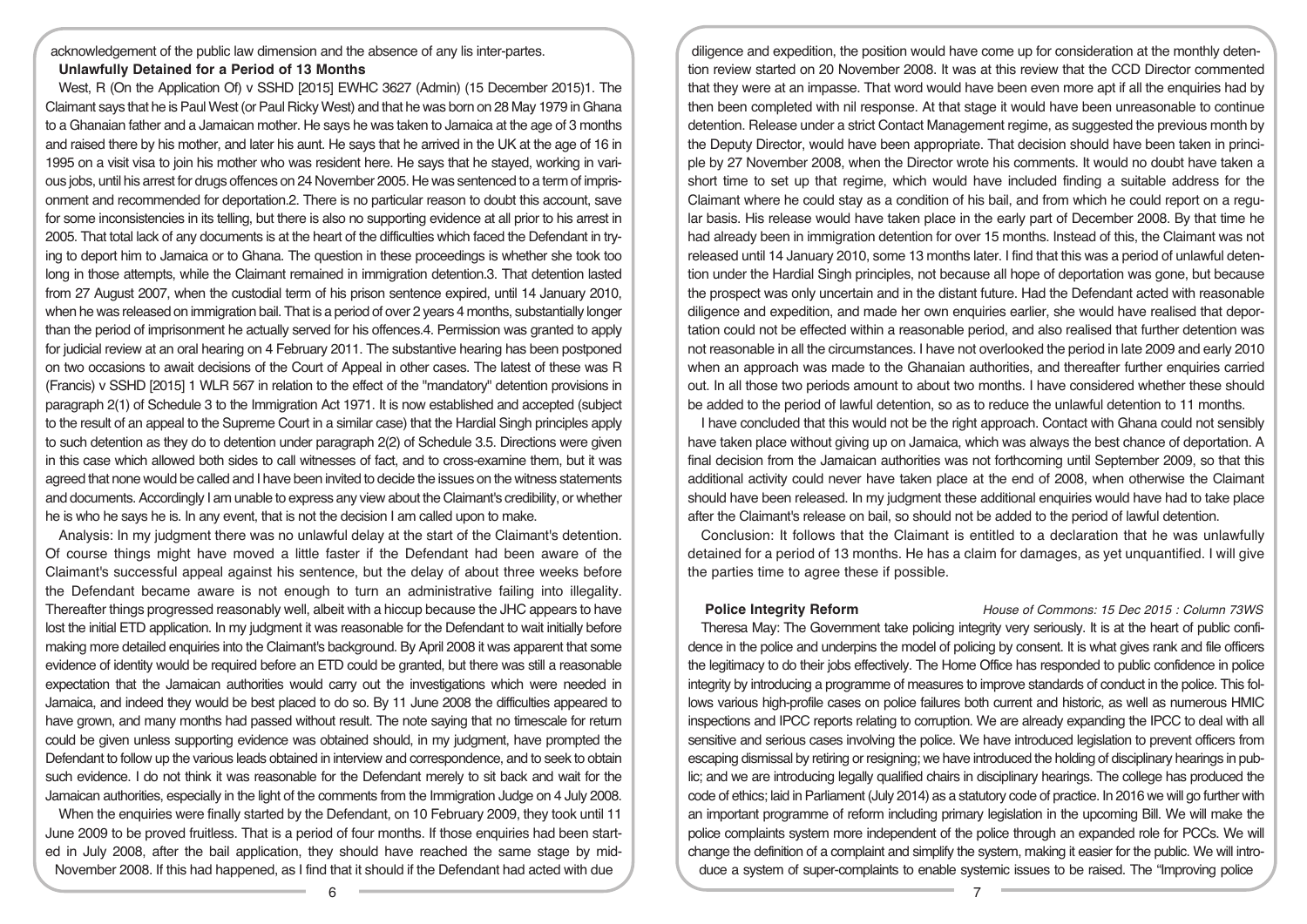integrity" consultation, and the previous Government's response to it in March 2015, set out several proposals to strengthen the IPCC. We will bring forward legislation to implement these proposals. They include the following measures: ending managed and supervised investigations; providing the IPCC with the power of initiative to instigate investigations; clarifying the ability of the IPCC to make determinations; giving the IPCC the power ofremedy; and ensuring the IPCC can present its case at disciplinary hearings following an IPCC investigation. The measures the Government have implemented and the further reforms announced will ensure that local communities continue to trust the police to uphold the highest standards of integrity—but that where they do not, the public are able to hold the police to account.

## **Prominent Barrister Condemned Over 'Ill-Judged' and 'Patronising' Behaviour**

Owen Bowcott, Guardian: A prominent criminal defence barrister has been publicly criticised by the lord chief justice for "patronising" and "ill-judged" behaviour during a murder trial involving a lap-dancer whose body has never been found. In a highly unusual court of appeal judgment, Lord Thomas of Cwmgiedd referred Michael Wolking QC – whose website describes him as the "UK's top barrister" – to the professional disciplinary organisation, the Bar Standard Board. The barrister, who was eventually sacked by his client, was said to have been "half-listening" to evidence during cross-examination while sending emails relating to other cases. Wolkind missed part of the trial judge's summing-up speech and his diary later showed that he had arranged a meeting in another case for the afternoon, the lord chief justice said. At one stage, Wolkind's junior counsel received an email from him confessing: "A man who worked till after 2am and restarted at 6 will be a little late arriving."

Wolkind's client Robert Ekaireb – a multimillionaire property developer and jeweller – is serving 22 years for the murder of his pregnant wife, Li Hua Cao, 27, who disappeared in October 2006. The judge at the time described it as a case of "extreme domestic violence". Singling out Wolkind as an example of a trend of defence barristers launching into "personal criticism" of prosecutors in front of a jury, the lord chief justice called on judges to ensure that the practice ceases immediately. His strongly worded comments came at the end of an appeal by Ekaireb, who lived in Hampstead, north London, against his conviction and sentence. The court of appeal said it did not doubt the safety of the conviction and upheld the sentence.

Ekaireb met his wife in November 2005 in a lap-dancing club in Dublin where she worked. They married the following summer. Her brother notified police in February 2007 that she was missing and none of the family had heard from her. Cao's body was never found and there was no forensic evidence of place or cause of death, but her husband was eventually convicted of her murder based on circumstantial evidence. She had never used her email, bank accounts or mobile phone after 23 October 2006. Ekaireb was said to be a controlling man, told lies, sent text messages pretending to be his wife and the couple had had arguments about whether she continued working as a lap-dancer after they started going out.

The defence, led by Wolkind, had argued that Cao was not necessarily dead  $-$  and, if she were, Ekaireb was not responsible. They said she had left an unhappy marriage in which "she was bored by his lifestyle in London" and did not want their baby. Later text messages, the defence argued, had been sent by her. One of the challenges pursued at the court of appeal by Ekaireb – who was represented there by another barrister, Orlando Pownall QC – was that Wolkind's conduct "was incompetent to a degree that rendered the conviction unsafe". Three appeal court judges, led by the lord chief justice, said his closing speech had "not reached a level of incompetence that called into question the safety of the conviction or the fairness of the trial". Wolkind's closing speech, the judgment said, was "illjudged, patronising and contained inappropriate attempts at humour".

It was also critical of the fact that he was carrying out other work during the trial and was eventually dismissed by Ekaireb. The appeal court said it was "surprised at the content and tone of Wolkind's website" and directed the Bar Standards Board to consider whether it is "within the bounds of professional conduct for a member of the bar". Thomas added: "There is one feature of the conduct of this case which judges must ensure ceases immediately and not be repeated in any case. That conduct is making in an address to the jury personal criticism of opposing advocates in contradistinction to criticism of the prosecution case. "We were told that the practice of making personal criticism of prosecution advocates has become a feature of some addresses to the jury made by defence advocates. In this case the personal criticism should not have been made in his addresses to the jury." Wolkind became a barrister in 1976 and Queen's counsel in 1999. He has specialised in defending in high profile criminal cases and overturning convictions. He represented the Norfolk farmer, Tony Martin, in a successful appeal against his murder conviction. He is described in the latest edition of The Legal 500 as "brilliant at cross-examination and one of the best jury advocates". He did not respond to requests for comment.

## **INQUEST's Online Skills Toolkit**

The toolkit is an interactive, user led resource for family and friends going through the inquest process. Whether it be getting paperwork organised, speaking in public for the first time, attending meetings or asking for support, the toolkit acts as a guide for families facing the daunting investigation and inquest process. Families have the opportunity to practice existing skills, or try out new ones like dealing with the press and media, contacting their MP, or working with other families to campaign for a fairer system. The toolkit was devised with families and reflects their guidance, knowledge and insight. It was written by consultant to the project, Chris Tully. It's easy to use and, with input from the Family Reference Group, adds up to a practical resource that reflects the experience of people who have been through the process.

"We were involved with so many agencies during Kevin's life, from which we struggled to get the help we needed. Through the toolkit, INQUEST are passing on invaluable advice and skills to enhance all families to get the answers they need and much more." Lee Jarman, brother of Kevin Scarlett who died at HMP Woodhill The toolkit has a simple and easy format that is extremely informative, and gives a clear honest outline of the lengthy legal process, obstacles and practical tips during what will be an emotive and difficult time for all the family." Marcia Rigg, sister of Sean Rigg who died at Brixton Police Station.

The toolkit has been developed in collaboration with families who have direct experience of the inquest and investigation process. It is a truly unique and user-led resource, which provides families with the skills to take on the challenges they face. We thank the Big Lottery Fund for making this project possible." Deborah Coles, Co-director of INQUEST

Easy to use layout: To help families absorb the often complex and high quantity of information during an inquest, the site is composed of a clean and simple layout. The home page provides a clear overview of the site, with four drop-down boxes signposting the main chapters of the site. This encourages users to dip in and out of the toolkit and to quickly find the information they need. Interactive tools: Rather than simply provide information in the form of text, families told us that they felt it was more constructive for a user to actively participate in understanding what is being said.

Based on this feedback we have included many interactive features throughout the resource. In the section 'Existing Skills', for example, a checklist is provided on the skills individuals may use during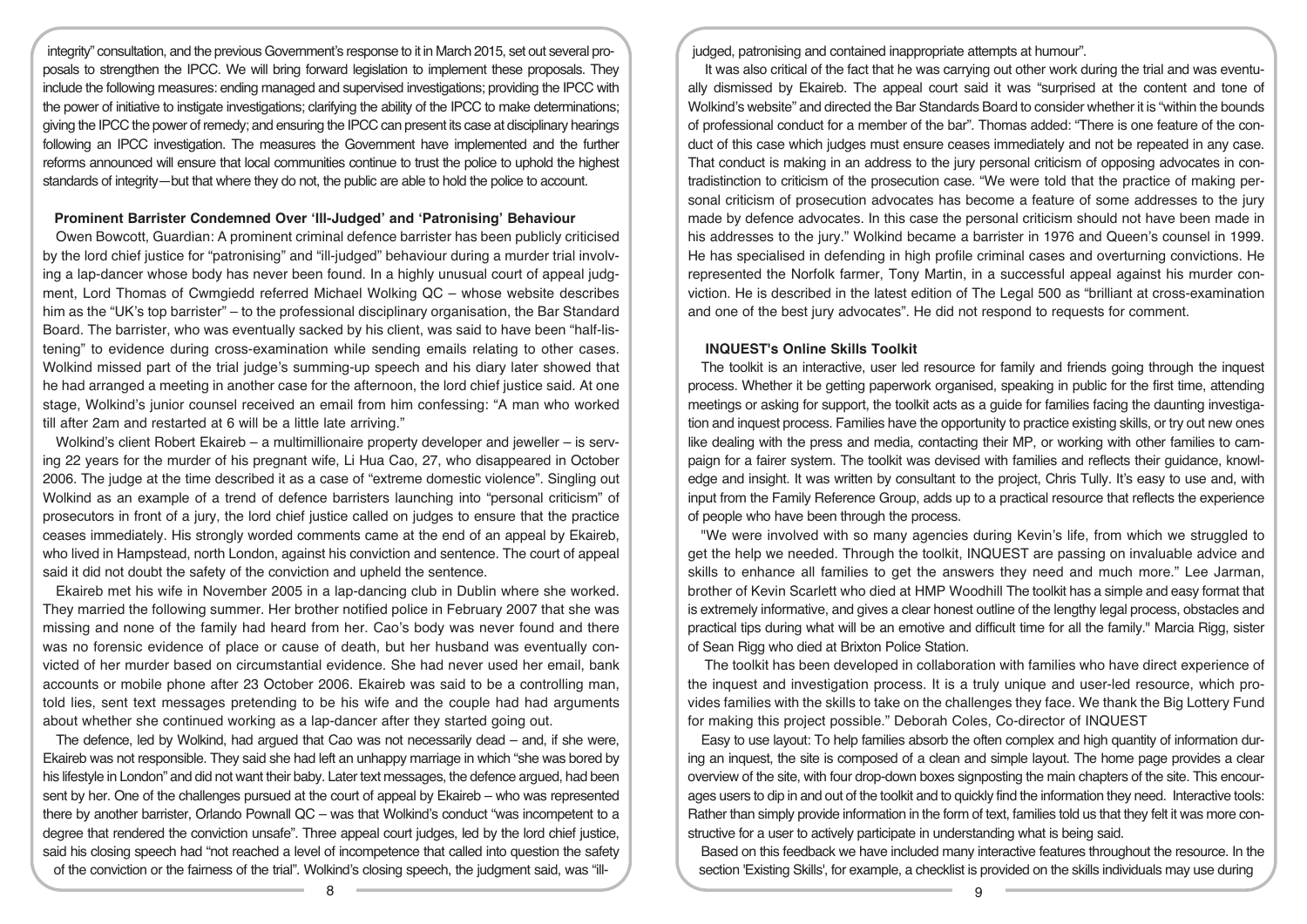the inquest process. In answering, not only can they see the types of skills they don't have, but they will also be offered further information on how they would "like to improve" in a particular area. Accompanying audio: INQUEST's Family Reference Group told us that large amounts of visual information can be tiring. To counter this, we have provided an audio accompaniment, which include the voices of some of the family members we work with: Tony Herbert, father of James Herbert who died at Yeovil Police Station, and Marcia Rigg, sister of Sean Rigg who died at Brixton Police Station. The audio function accompanies each page on the site.

Access the Skills Online Toolkit http://info.inquest.org.uk/toolkit/

#### **Sobko v. Ukraine - Violation of Article 6 § 1 taken together with Article 6 § 3 (c)**

The applicant, Oleksandr Sobko, is a Ukrainian national who was born in 1981 and is currently in prison. The case concerned his complaint that the criminal proceedings against him had been unfair, in particular on account of not having had access to a lawyer during his questioning by the police. After his four-year old stepson was found dead on 3 October 2008, Mr Sobko was questioned by the police in the absence of a lawyer, following which he wrote a statement in which he explained that he had strangled the boy. When questioned as an accused two days later in the presence of a legal aid lawyer, he maintained his confession. Being represented by a different lawyer, he retracted his confession when questioned as an accused in February 2009, claiming his innocence. He maintained that he had incriminated himself under physical and psychological coercion by the police. The prosecutor subsequently refused to open a criminal case in respect of the allegation that Mr Sobko had been coerced by the police, finding that there was no indication of a criminal offence. In May 2009 Mr Sobko was convicted of murder of the child and sentenced to 12 years' imprisonment. The trial court relied in particular on his statement of 3 October 2008 and the subsequent confessions he had maintained until February 2009. On appeal by Mr Sobko, the Supreme Court held a hearing in his and his lawyer's absence. It upheld the judgment of the first-instance court.

Relying on Article 6 §§ 1 and 3 (c) (right to a fair trial and right to legal assistance of one's own choosing) of the European Convention, Mr Sobko complained that the lack of access to a lawyer during his initial police questioning and the fact that the appeal hearing had taken place in his and his lawyer's absence had made his trial unfair. Violation of Article 6 § 1 taken together with Article 6 § 3 (c) – on account of the initial restriction on the right to legal defence No violation of Article  $6 -$  on account of the inability to participate in the hearing before the Supreme Court Just satisfaction: EUR 1,000 (non-pecuniary damage)

### **Kristiansen v. Norway (application no. 1176/10) Violation of Article 6 § 1**

The applicant, Jørgen Kristiansen, is a Norwegian national who was born in 1984 and lives in Borgenhaugen (Norway). The case concerned his complaint that criminal proceedings against him had been unfair due to the participation of a juror who lacked impartiality. In September 2008 Mr Kristiansen was convicted of attempted rape. The judgment was upheld on appeal by judgment of a High Court, which sentenced him to one year's imprisonment on account of this and other offences. It also ordered him to pay the victim the equivalent of 7,500 euros in compensation for damages. The courts found that Mr Kristiansen, aged 23 at the time, had attempted to rape a 17-year old girl, with whom he had left a party, in a car parked at a petrol station. During the proceedings before the High Court one of the jurors informed the presiding judge that she had previously had contacts with the victim. Mr Kristiansen's counsel thus requested that the juror be disqualified from taking part in the proceedings for lack of impartiality. After deliberations the court decided that the juror ought not to withdraw. It pointed out that a member of the

jury might be disqualified especially if he or she had particular reasons for identifying with the victim. It observed, however, that the juror in Mr Kristiansen's case had been in contact with the victim only sporadically many years ago, concluding that her impression of the victim was not capable of influencing the assessment in the criminal case. Consequently the juror continued to take part in the trial before the High Court. Mr Kristiansen's appeal against the High Court's judgment, complaining about the juror's participation, was rejected by the Supreme Court in June 2009.

Relying on Article 6 § 1 (right to a fair trial) of the European Convention on Human Rights, Mr Kristiansen complained that the juror's participation had made his trial unfair. Violation of Article 6 § 1 Just satisfaction: 4,000 euros (EUR) (non-pecuniary damage) and EUR 2,500 (costs and expenses)

#### **R (Application of Roberts) v Commissioner of Police of the Metropolis and Anor**

Background to the Appeal: This appeal involves a challenge to the compatibility of the police power contained in s 60 Criminal Justice and Public Order Act 1994 ('s 60'), with the right to respect for private life protected by article 8 of the European Convention on Human Rights ('ECHR'). S 60 permits a police officer to stop and search any person or vehicle for offensive weapons or dangerous instruments, whether or not he has any grounds for suspecting that the person or vehicle is carrying them, when an authorisation from a senior police officer, which must be limited in time and place, is in force.

On 9 September 2010, in response to a period of gang related violence in Haringey, Superintendent Barclay authorised the carrying out of searches under s 60 for 17 hours in parts of the borough, concluding that it was a proportionate response to protect members of the public from serious violence. That day, Police Constable Jacqui Reid was called to an incident in Tottenham involving a passenger who had not paid her fare on the No. 149 bus. The passenger was the appellant, Mrs Roberts. She had denied having identification with her and kept a tight hold on her bag. PC Reid used the power under s 60 to search her bag, which enabled Mrs Roberts' name to be established from a bank card.

Mrs Roberts brought judicial review proceedings against the police alleging breaches of a number of her rights under the ECHR. Both the High Court and Court of Appeal rejected her claims. The only claim pursued in her appeal to the Supreme Court was the alleged breach of article 8. She sought a declaration of incompatibility under s 4 Human Rights Act 1998 on the ground that the power is not 'in accordance with the law'. Article 8 requires the law to be sufficiently accessible and foreseeable for an individual to regulate his conduct accordingly and to have sufficient safeguards against the risk that it will be used in an arbitrary or discriminatory manner.

Judgment: The Supreme Court unanimously dismisses Mrs Roberts' appeal, holding that the safeguards attending the use of the s 60 power, in particular the requirements to give reasons both for the authorisation and for the stop and search, make it possible to judge whether the power has been exercised lawfully. Both the power and the particular search of Mrs Roberts were in accordance with the law. Lady Hale and Lord Reed give the only substantive judgment with which the other justices agree.

Reasons For The Judgment: The power found in s 60 is one of the few instances where Parliament has decided that stop and search powers without reasonable grounds to suspect the commission of an offence are necessary for the protection of the public from terrorism or serious crime. It was common ground in the appeal that the power interferes with the right to respect for private life but that it pursues a legitimate aim which is capable of justification under article 8(2). The issue was whether it also satisfied article 8(2) by being 'in accordance with the law' [3].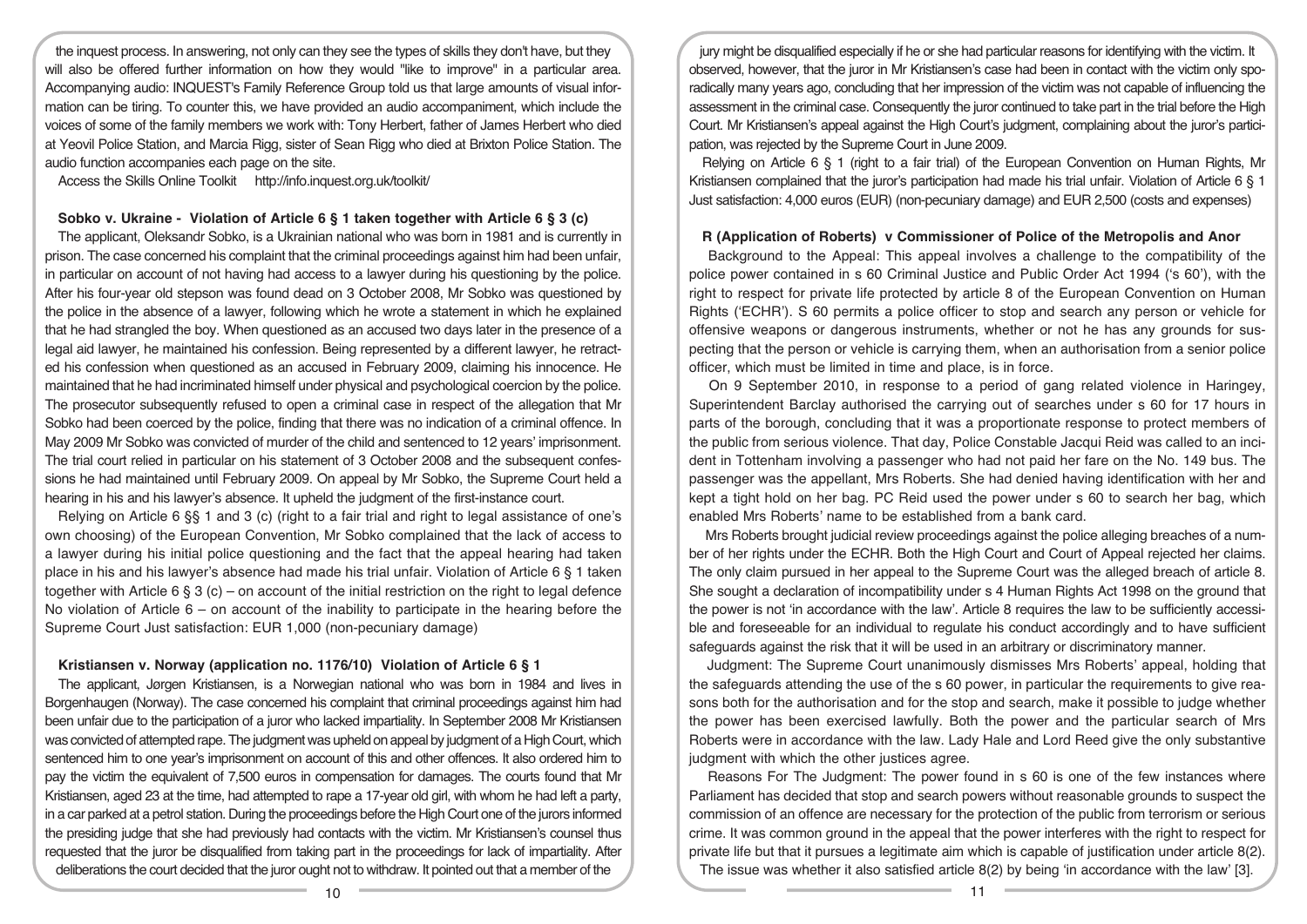S 60 is directed towards the risk of violence involving knives and other offensive weapons in a particular locality. It depends on an authorisation by an officer of the rank of inspector or above, who reasonably believes that incidents involving serious violence may take place in any locality in his police area, and that an authorisation of up to 24 hours (renewable once) is expedient to prevent their occurrence by allowing stops and searches in order to discover offensive weapons. The exercise of the powers is subject to numerous safeguards and restrictions in the Police and Criminal Evidence Act 1984, the Code of Practice and the Standard Operating Procedures of the Metropolitan Police. Failure to comply with these safeguards renders the exercise of compulsory powers which interfere with individual freedom unlawful [7, 28-37].

The authorisation made on 9 September 2010 followed police intelligence reports indicating a risk of further violence in connection with rival gangs. When PC Reid attended the incident she considered that the appellant was holding her bag in a suspicious manner, and her experience was that it was not uncommon for women of a similar age to carry weapons for other people. She therefore conducted a search of the appellant's bag exercising the s 60 power, and provided the appellant with a form explaining these reasons [10-13].

This is the first challenge to the s 60 power to come before the court. Previous case-law concerning similar stop and search powers establishes that some but not every 'suspicion-less' power would fail the requirement of lawfulness under the ECHR. It is often important to the effectiveness of the powers that they be exercised randomly and unpredictably. The question is whether the legal framework permits the court to examine the propriety of the exercise of the power [15-26]. Whatever the scope of the power, it must be operated in a manner which is compatible with the ECHR rights of any individual and be free of discrimination [42]. These constraints, together with disciplinary sanctions against police officers, guard against the risk that the s 60 power will be exercised when the officer does not in fact have good reasons for the decision [43]. The requirements attaching to the authorisation [44], the operation [45] and the actual encounter on the street [46], in particular the requirement to give reasons, should make it possible to judge whether the action was 'necessary in a democratic society for the prevention of disorder or crime'. The law itself is not incompatible with article 8 [47]. Accordingly, a declaration under the Human Rights Act should not be made. Nor should there be a declaration that the guidance current at the time was inadequate or that the particular search of the appellant was not in accordance with the law [48].

## **Substance Misuse in Prisons**

New psychoactive substances such as 'Spice' and 'Mamba' are now the most serious threat to the safety and security of jails, said Nick Hardwick, Chief Inspector of Prisons. As he published a major study on the changing patterns of substance misuse in adult prisons. The report examines the changing extent and patterns of drug misuse in adult prisons and assessed the effectiveness of the response to it. It draws on evidence of 61 adult prison inspections published between April 2014 and August 2015, the 10,702 survey responses from individual prisoners that were collected as part of those inspections, and detailed field work conducted in eight prisons between June and November 2014. As this report was being prepared, there was an acceleration in the use and availability of new psychoactive substances (NPS). Changing patterns of drug use in the community provide a useful context for understanding drug misuse in prisons. Drug use appears to be reducing and the 2014-15 Crime Survey for England and Wales found that 8-9% of adults reported illicit drug use over the pervious year, down from 12% in 2003-04. Cannabis remains the most widely used drug.

However, there are important differences between drug misuse in prisons and the community:  $\cdot$ a declining number of prisoners needing treatment for opiate misuse reflects trends in the community, although many of those requiring opiate treatment in prison have complex dependence, social, physical and mental health issues; • prisoners are more likely to use depressants than stimulants to counter the boredom and stress of prison life; • the use of synthetic cannabis and diverted medication reflects a response to comparative weaknesses in security measures; and• often the price of drugs is higher and the quality poorer in prison, reflecting greater difficulty of supply.

At present, some synthetic cannabis is legal to possess in the community but all forms are banned in prison. It is cheap to buy or manufacture in large quantities in the community. The difference between the price in the community and that in prison is much greater than for drugs such as opiates or cannabis, which are illegal in both settings. Despite the high mark-up, it is still relatively cheap in prisons. Current testing methods cannot detect synthetic cannabis and its composition may change from batch to batch. New tests are being developed and drug dogs are being trained to identify it, but neither of these measures are yet available in most prisons. This means that the risks involved in supply are low and large profits can be made by supplying it in bulk. Low risks, high profits and large-scale supply mean that distribution to and within prisons may be linked to organised crime.

The report describes the consequences of drug misuse in prisons: • the health consequences of synthetic cannabis use have been particularly severe because of its inconsistent composition and unknown effects; • some prisons have required so many ambulance attendances that community resources were depleted; • inspectors heard credible accounts of prisoners being used as so-called 'spice pigs' to test new batches of drugs; • debts are sometimes enforced on prisoners' friends or cell mates in prison, or their friends and families outside; and • drug misuse damages rehabilitation. Individual prisons need a whole-prison response to drug misuse based on a thorough needs analysis. A whole-prison approach will include measures to reduce supply and measures to reduce demand through effective treatment, psychosocial support and education. The National Offender Management Service (NOMS) has made considerable efforts to reduce the supply of and demand for drugs in prisons. New legislation is being introduced, detection of NPS is being improved by the introduction of new tests and the training of drug dogs, and a wide range of good education and information material has been produced. Despite these efforts, the Prison Service and other relevant bodies have found it difficult to keep pace with and respond to the unprecedented and rapid growth of NPS use in adult male prisons.

Nick Hardwick said: "No-one should be in any doubt about the harm that drug misuse does in prisons. It damages prisoners' health and sometimes causes deaths. Debt associated with synthetic cannabis use sometimes leads to violence and prisoners seeking refuge in the segregation unit or refusing to leave their cells. Profits from drug supply may be used to fund organised criminal activity in the community. The emergence of NPS as the main drug of choice in adult male prisons is just the most recent change in a long history of drug misuse in prisons. As responses to this new challenge become more effective, new substances or types of use will emerge to replace it. Drug misuse, of whatever type, does serious harm in prisons and in the wider community. Lessons should be learnt from the emergence of NPS at a national and local level to ensure that a dynamic, responsive and well-coordinated strategy is in place, both to reduce the harm of current use and respond effectively to future needs."

## **IPCC Justified in Re-Opening Investigation After Stating 'No Case To Answer'**

Police Oracle: The IPCC was right to re-open queries into an allegation it had previously said there was no case to answer for - because of a lack of "robustness" in its own first investi-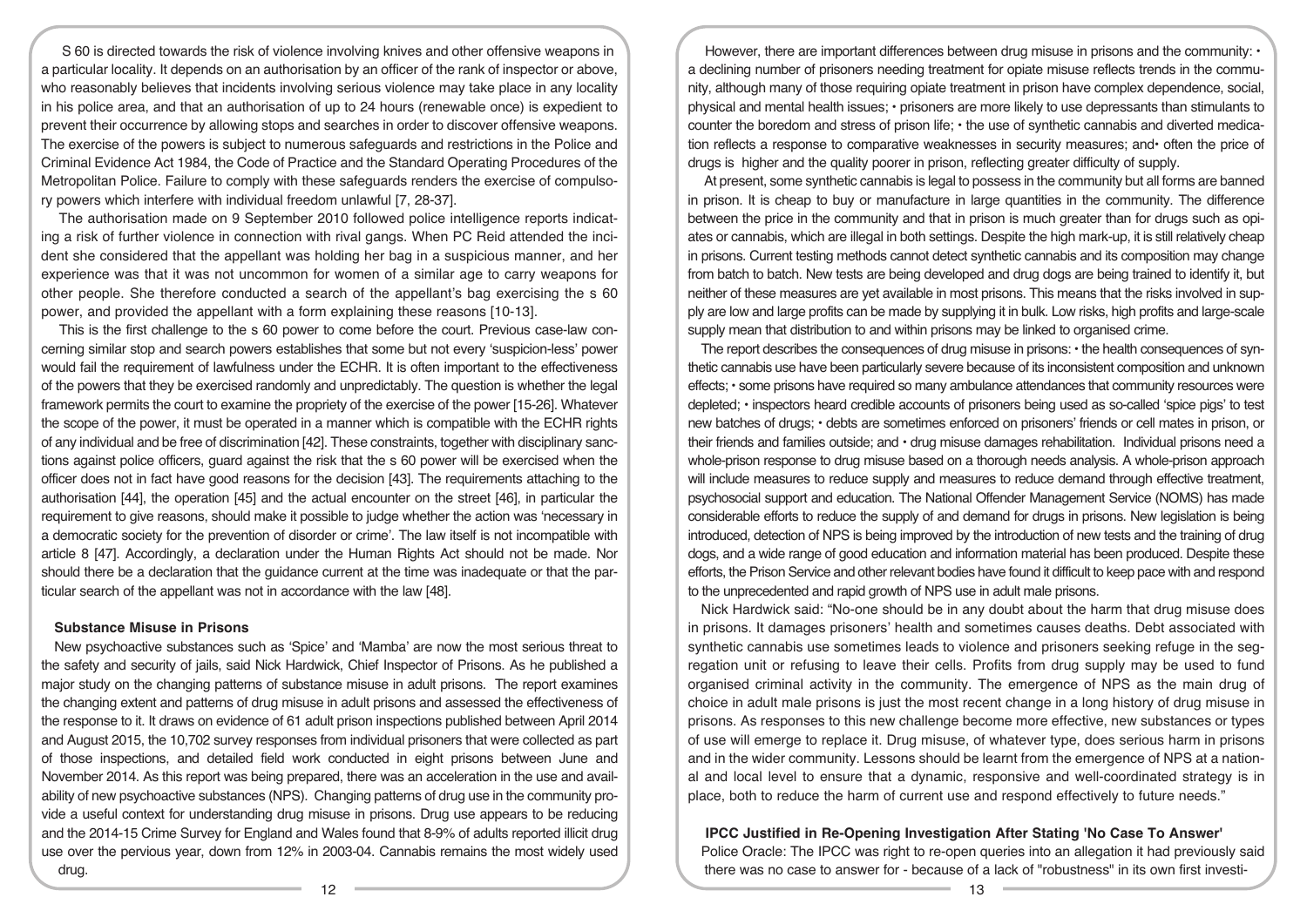gation, courts have ruled. The body is also drawing up new guidance on where it will re-open a previously closed case, despite the Met launching a legal challenge to stop the practice. Last week the Court of Appeal rejected the argument put forward by the force that the body needed to "get it right first time" in order to maintain public confidence. During proceedings Lord Justice Vos revealed the watchdog had adopted new guidelines on such cases. He said: "The [new] guidance provides that the IPCC will re-open an investigation if it is satisfied that the original investigation or conclusions were flawed in a manner which had a material impact on subsequent decisions, or there was significant new information and a real possibility that that information would have led to different decisions."

In October 2012 the IPCC issued a "final report" to the force saying there was "insufficient evidence" to connect PC Joseph Harrington to the alleged strangling of Mauro Demetrio in August 2011. Other complaints made by Mr Demetrio were still being handled by the watchdog, and PC Harrington did have a case to answer, they said, regarding a failure to challenge colleagues' alleged racial abuse. In 2014 an IPCC commissioner wrote to the force stating she had "become increasingly concerned about the robustness" of the body's investigation and felt the matter should be re-opened. In November last year the Met's attempt to block this was quashed with a court ruling the body was in fact able to reopen the case. The IPCC investigation was reopened at that point, but the force nevertheless appealed the decision. In the latest ruling Lord Justice Vos said: "I would make clear that in my judgement the IPCC was entitled in the circumstances of this case to review its decision made under paragraph 23(8)(b) of schedule 3 to the [Police Reform] Act 2002 [...] not to make any recommendation under paragraph 27(3) to bring proceedings against PC Harrington in respect of the strangling allegation."

The new guidance adopted by the IPCC is again subject to review however because the judge noted that complaints in this case had not been fully resolved at the time it decided to re-open the strangling investigation. A spokesman said the re-investigation into the specific incident is now complete. "The report has now been seen by the [IPCC] commissioner and she is in the process of making a decision on whether matters will be referred to the CPS. "We will relay this decision to the force; the CPS, if appropriate; and Mr Demetrio prior to any details being made public," she said. PC Harrington was acquitted in court of committing ABH in March 2013 in relation to an incident in a cell in August 2011, but the IPCC still recommended he face a gross misconduct proceedings. The Met had not responded to a request for comment before this article went live.

**Statement – The Isolation of Gavin Colye** *Republican Prisoners, Roe 4, HMP Maghaberry* Republican Prisoners, Roe 4, Maghaberry Jail wish to highlight the continued forced isolation of Gavin Coyle. Gavin was due to be released in early 2016 after being held for nearly 5 years in atrocious conditions in Maghaberry's punishment block. This has now been scuppered after Gavin was arrested, charged and interned by remand on new charges. Gavin has been held in the punishment block for almost 5 years this is despite the average stay there being 3 weeks. The block was described in the November 2015, HMIP/CJINI report as old and shabby with cells being in a poor state of disrepair and the environment oppressive. The report further stated that prisoners remained locked in their cells for at least 22 hours each day in a regime which is too basic. These are the conditions which Gavin has endured for 5 years whilst constantly being threatened and harassed by drug fuelled prisoners being held in segregation throughout the night.

Gavin has been held in isolation at the behest of NIO/MI5 claiming he is under threat on the Republican landings. The reality is that Gavin is not and never has been under threat on

the Republican landings and his isolation, similar to that of a number of other cases, is a means of physiological torment designed to weaken resolve and make him susceptible to pressure and numerous approaches by MI5. These approaches have been facilitated by Maghaberry Governors under the control of MI5.

We wish to reiterate that Gavin should be on the Republican Wing and that he should be moved to Roe 4 immediately. There are countless bodies, individuals and organisations, including those within the Jail, who have accepted in private that no threat exists from Republicans. This was demonstrated by a 48 hour fast conducted last year by all prisoners on Roe 3 and Roe 4 in solidarity with Gavin. It is now time that all of those who have accepted the realities of Gavin's isolation privately now state publically including the constitutional Nationalist parties and the Catholic Church rather than play politics with a man's life.

## **Hugely Disproportionate Number of Traveller/Gypsy Children in Youth Custody**

Significant Changes in Backgrounds and Needs of Children in Custody. HM Inspectorate of Prisons has published an annual summary of survey responses in young offender institutions (YOIs) since 2001-02 and the demographics and circumstances of the boys held have changed over that period. The proportion who said they were from a minority ethnic group has almost doubled between 2001-02 and 2014-15 from 23% to 42%. The number of Muslim boys has risen from 16% in 2010- 11 to 21% in 2014-15. There is some evidence to support the suggestion that as the number of boys in custody has fallen, those who remain are a more concentrated mix with more challenging behaviour and complex needs. The proportions of children who consider themselves to have a disability and who have been in local authority care have both risen sharply over the past five years.

In April 2012, HM Inspectorate of Prisons, Ofsted and the Care Quality Commission began joint inspections of Secure Training Centres (STCs). This report includes the third annual summary of children and young people's experience of STCs. The demographics of STCs and YOIs have some significant differences. YOIs do not hold girls and 16% of the children who responded to surveys in STCs were girls. STCs held a greater proportion of children under 16 than YOIs. Both STCs and YOIs continued to hold a hugely disproportionate number of children who described themselves as being from a Traveller or Gypsy background. In STCs, 11% of children said this, a hundred times greater than the 0.1% which is the proportion in the population as a whole. "We have repeatedly raised our concerns about the hugely disproportionate number of children in custody from a Traveller or Gypsy background. Withy any other group, such huge disproportionality would have led to more formal inquiry and investigation." Children in STCs generally reported more positively than those in YOIs, and overall, in both types of establishment, about four in five children said staff treated them with respect. Nevertheless, a significant minority of children in both STCs and YOIs described being frightened and unhappy. The report also found that: - although around four in five children described feeling safe on their first night, almost a third said they had felt unsafe at some time; - two out of five children said they had been physically restrained; - only slightly more than half the children felt they had done anything in custody to make them less likely to offend in future; and Fewer boys in YOIs reported being involved in any kind of purposeful activity than at the time of any inspection reports in the past five years.

Nick Hardwick said: "In the period we have been conducting these surveys, the number of children in custody has fallen sharply, the shape of the estate has changed and policy initiatives have come and gone. As a new round of reform beings, the voices of children in custody – describing what for them has changed and what remains consistent – is an important source of evidence that can help us understand where efforts and change should be focused. We have repeatedly raised our concerns about the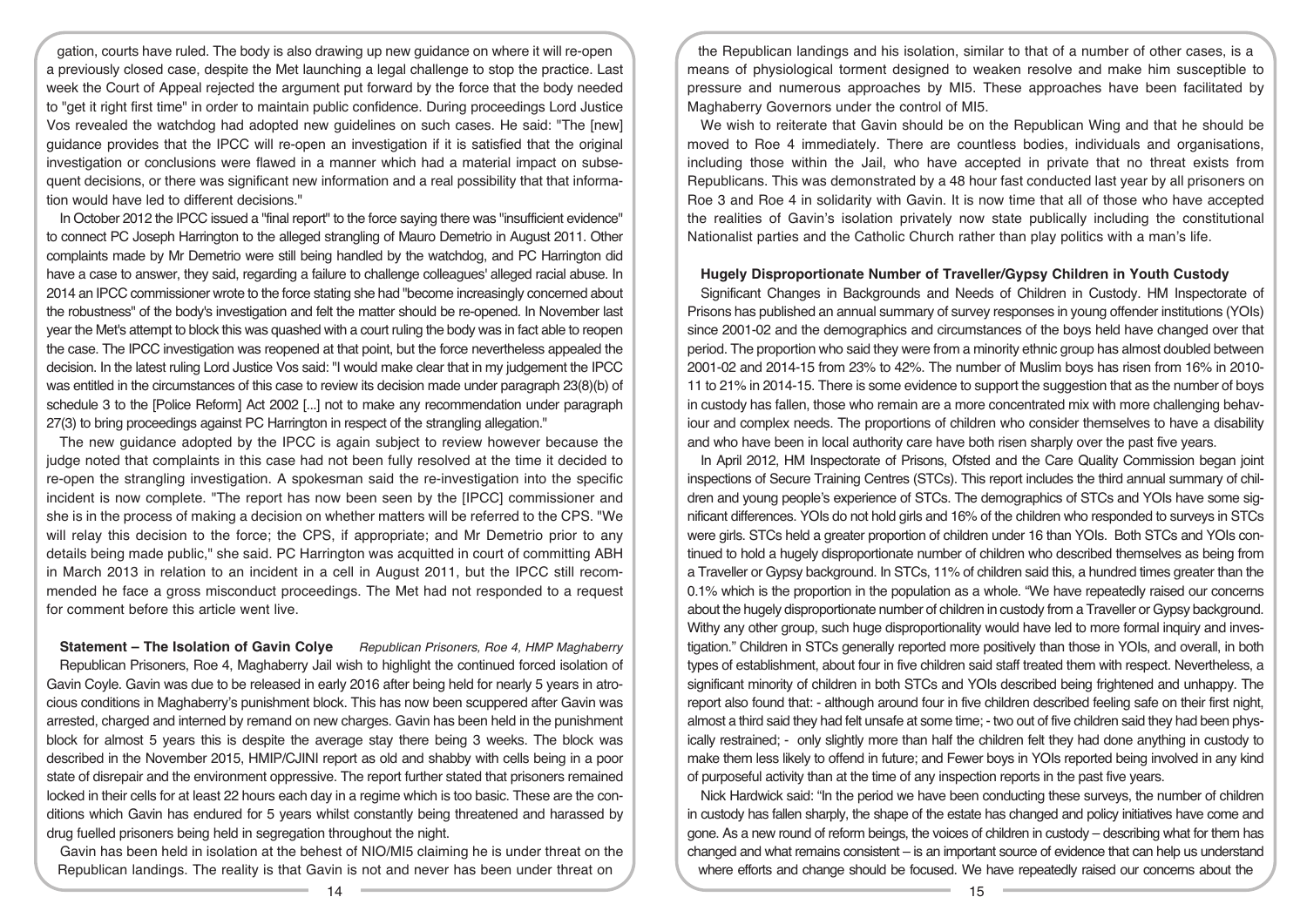hugely disproportionate number of children in custody from a Traveller or Gypsy background. Withy any other group, such huge disproportionality would have led to more formal inquiry and investigation."

**Paul Macklin: Failure to Disclose Evidence did not Breach Article 6!**

Macklin v Her Majesty's Advocate [2015] UKSC 77, 16th December 2015 – The Supreme Court has unanimously dismissed an appeal against a decision of Scotland's High Court of Justiciary in which it refused to overturn a criminal conviction on the basis that the non-disclosure of evidence breached the appellant's right to a fair trial under Article 6 of the ECtHR.

The Facts: On 26th September 2003, Paul Macklin was convicted of possessing a handgun in contravention of section 17 of the Firearms Act 1968 and of assaulting two police officers by repeatedly presenting the handgun at them. At trial, the key issue was the identification of the gunman, with both police officers identifying the appellant in the dock. Two witnesses testified that the man in the dock was not the gunman, however, their evidence was undermined for various reasons including discrepancies in police statements and unreliable alibis. Several years later, following a change in practice regarding the disclosure of evidence, the Crown disclosed the fact that a fingerprint from another individual with a serious criminal record had been found in a car abandoned at the scene of the crime. The Crown also disclosed statements from six further individuals who had seen the incident.

The High Court's Decision: Macklin appealed against his conviction on the grounds that the Crown had failed to disclose material evidence, and that by leading and relying on dock identifications without having disclosed that evidence and without an identification parade, the Lord Advocate had infringed his rights under Article 6 ECHR. The Appeal Court of the High Court of Justiciary dismissed his appeal. The court held that the fingerprint evidence and three of the undisclosed statements neither materially weakened the Crown case nor materially strengthened the defence. Whilst the other three statements should have been disclosed, there was not a real possibility of a different verdict had there been disclosure. Finally, leading dock identifications from the two police officers without an identification parade did not infringe Article 6.

The Supreme Court first dealt with the issue of its jurisdiction. Under section 124(2) of the Criminal Procedure Scotland Act 1995, every interlocutor (decision) and sentence of the High Court of Justiciary is final, conclusive, and not subject to review by any court. However, under section 288ZB of the 1995 Act, as inserted by section 35 of the Scotland Act 2012, the Supreme Court has jurisdiction to hear an appeal concerning the question of whether a public authority has acted compatibly with the ECHR. As the question raised by the appellant was whether the conduct of the prosecution was compatible with Article 6 the Supreme Court had jurisdiction to hear the matter.

As the European Court of Human Rights explained in Edwards v United Kingdom the question of whether a failure of disclosure breached Article 6 had to be considered in light of the proceedings as a whole. Translating the Strasbourg approach into domestic law in McInnes v HM Advocate (available here), Lord Hope set out two stages to the analysis. First, should the material which had been withheld from the defence have been disclosed? The test here was whether the undisclosed evidence might have materially weakened the Crown case or materially strengthened the defence. Second, taking into account all of the circumstances, was there a real possibility that the jury would have arrived at a different verdict in the event of disclosure?

The appellant challenged the High Court's conclusion that some of the undisclosed material did not have to be disclosed under Article 6 on the basis that under current Crown practice the evidence would be disclosed. The Supreme Court dismissed this argument. For Lord Reed the argument was a "non sequitur" and Lord Gill described it as "specious". The fact that the evidence would now be disclosed did not mean that non-disclosure breached Article 6.

Regarding the evidence which should have been disclosed, the appellant argued that the High Court had failed to apply the second part of the test from McInnes. The Supreme Court also rejected this argument. As it was confined to compatibility issues, the Supreme Court could only ask whether the High Court had applied the correct test, not whether it had applied the test correctly. The Crown's submission to the High Court was expressly founded on the McInnes test and, by reciting the words of the test, the court made clear that it had applied it. The appellant tried to argue that the High Court's conclusions on the second part of the McInnes test were so manifestly wrong that it had not in reality applied that test. However, this was essentially an argument that the High Court had applied the test incorrectly and the Supreme Court was not prepared to entertain it. The High Court had applied the correct tests for the purposes of Article 6 and found that the appellant's trial was fair.

In the end, the role of the Supreme Court was limited. As Lord Reed made clear, the court was not sitting as a criminal appeal court exercising a general power of review. The Article 6 issues had been authoritatively determined by the High Court of Justiciary when it dismissed Macklin's appeal against his conviction. All the Supreme Court could do was ensure that in exercising its appellate function, the High Court had applied the appropriate Article 6 tests as set out in McInnes.

## **Appeal Dismissed Against Coroner's Ruling - Anonymity/Screening of Witnesses**

The Court of Appeal on Wednesday 16th December 2015 upheld a decision which dismissed judicial review proceedings challenging decisions taken by the Senior Coroner in connection with the anonymity and screening of Prison Service witnesses who gave evidence at the inquest touching the death of James McDonnell. James McDonnell("the deceased") died in HMP Maghaberry on 30 March 1996 after suffering a heart attack. A short time earlier he had been subject to a control and restraint procedure by prison officers. An inquest into his death commenced on 17 April 2013. The principal issue for the jury was what role, if any, the control and restraint procedures played in the death. The coroner decided to call as witnesses those prison officers involved in the control and restraint procedure. Most applied for anonymity and screening at the inquest. Threat assessments were obtained from the Security Service which stated that each witness was assessed to be at moderate threat from Northern Ireland related terrorism but should the witness deliver his evidence without the benefit of screening/anonymity, it could not rule out the possibility that the level of threat would rise to substantial.

On the basis of the threat assessments the coroner concluded that there was evidence of real and immediate risk to life and therefore the threshold for engagement of Article 2 of the ECHR had been met. He decided that anonymity and screening should be granted to those who applied but allowed the family to see the witnesses giving their evidence. On 16 May 2013 the jury returned its verdict. It concluded that the control and restraint procedure was not carried out correctly and that it was probable that the deceased during his initial restraint was grabbed by the neck and sustained neck injuries and a bruise to his lumbar region. The jury identified the initial restraint, neck compression, the control and restraint procedure, the deceased's underlying heart condition and emotional stress as contributory factors to the deceased's fatal heart attack. It concluded that the Prison Service had not explained how the deceased sustained all of the injuries found at autopsy and that excessive force, lack of training in aspects of control and restraint and failures in the duty of care to prisoners had caused or contributed to the death of the deceased. On 22 May 2013, solicitors acting for Elizabeth McDonnell ("the appellant") wrote to the coroner requesting him to reconsider his ruling on anonymity for the prison officers who gave evidence. It was submitted that one or more prison officers had been found, on the balance of probabilities, to have used excessive force on the deceased and that "the jury finding had shifted the balance against anonymity and in favour of identi-